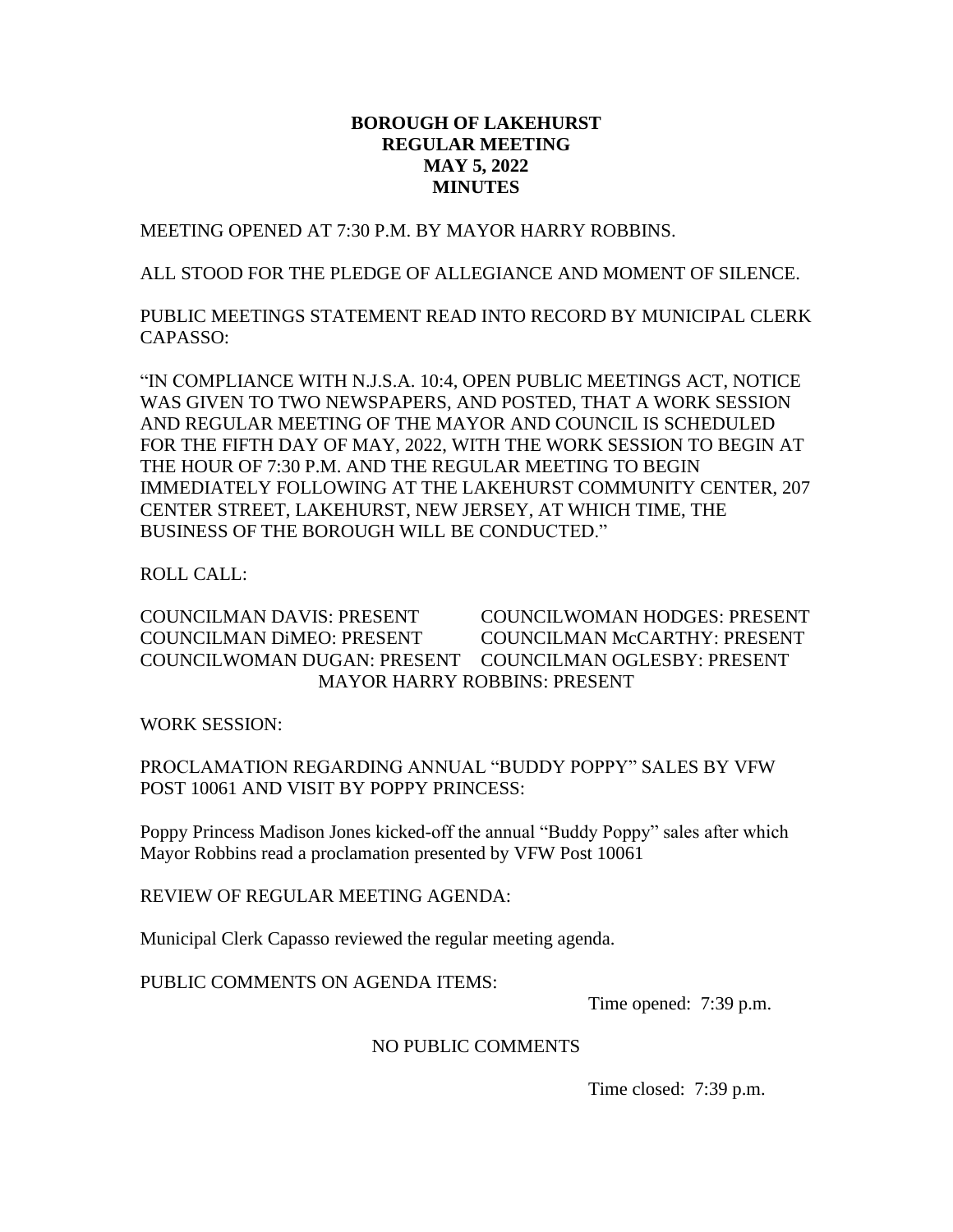#### ADJOURNMENT OF WORK SESSION:

Motion by: James Davis The Seconded by: Bernadette Dugan To adjourn work session. Roll call vote held. All votes affirmative.

### APPROVAL OF MINUTES:

Motion by: Patricia Hodges Seconded by: Steven Oglesby To approve minutes of April 21, 2022 Regular Meeting. Roll call vote held. All votes affirmative with the exception of Councilman DiMeo who abstained due to his absence at the April  $21<sup>st</sup>$  meeting.

#### CONSENT AGENDA:

All matters to be considered to be routine in nature and will be enacted by one motion. There will be no separate discussion of these items. If any discussion is desired by Council, that particular item will be removed from the Consent Agenda and will be considered separately.

## A. RESOLUTIONS:

- 1. Resolution #22-091 re: Payment of Bills
- 2. Resolution #22-092 re: Discharge of Mortgage for M.E. Flemming & Sons, Inc.
- 3. Resolution #22-093 re: Appointment of Martin Lynch as Tax Assessor
- 4. Resolution #22-094 re: July  $3<sup>rd</sup>$  Fireworks Display
- 5. Resolution #22-095 re: Membership in Lakehurst Volunteer Fire Department for Lawrence DesJardins

Motion by: Steven Oglesby Seconded by: Brian DiMeo To approve consent agenda. Roll call vote held. All votes affirmative.

ORDINANCES NOT ON CONSENT AGENDA:

Motion by: Bernadette Dugan Seconded by: James Davis To approve on second reading and open the public hearing of Ordinance #2022-05 entitled: **"**AN ORDINANCE BY THE MAYOR AND COUNCIL OF THE BOROUGH OF LAKEHURST AMENDING THE BOROUGH OF LAKEHURST CODE OF ORDINANCES TO REPEAL CHAPTER XXIII; TO ADOPT A NEW CHAPTER XXIII; TO ADOPT FLOOD HAZARD MAPS; TO DESIGNATE A FLOODPLAIN ADMNISTRATOR; AND PROVIDING FOR SEVERABILITY AND AN EFFECTIVE DATE" Roll call vote held. All votes affirmative.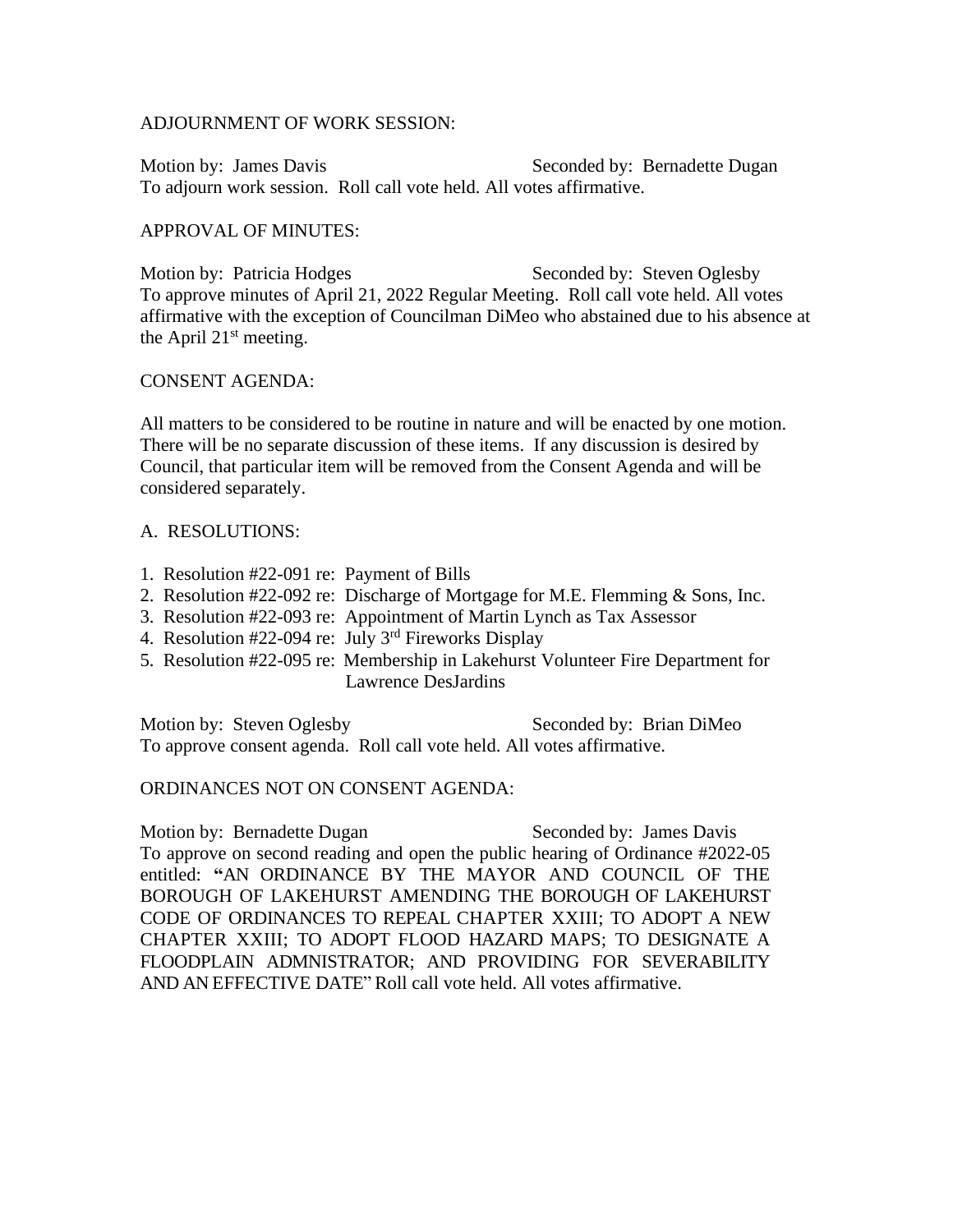Time opened: 7:41 p.m.

# NO PUBLIC COMMENTS

Time closed: 7:41 p.m.

Motion by: Patricia Hodges Seconded by: Bernadette Dugan To adopt Ordinance #2022-05. Roll call vote held. All votes affirmative.

# COMMITTEE/COUNCIL REPORTS:

Councilman DiMeo report the Youth and Recreation Committee will be holding a Nerf War on May  $14<sup>th</sup>$  at the Fuccile Sports Complex at 4:30 p.m. and added the waiver is located on the Youth and Recreation Facebook page.

Mayor Robbins asked if participants need to bring a nerf gun.

Mr. DiMeo answered participants bring their own guns, Youth and Recreation Committee will have bullets on hand if they are needed. Mr. DiMeo stated the committee held this event last year adding the kids enjoyed it.

Mayor Robbins asked if the event is for all ages.

Mr. DiMeo responded last year the committee had all age groups participate adding they did ask the older group to be careful with the smaller age group. Mr. DiMeo stated Dave Winton, Public Works Department Head, brings out barriers for kids to hide behind to add to the excitement.

Council President Oglesby reported the Shade Tree Committee is very pleased with the new trees. Mr. Oglesby also reported that the trees have survived the transplant and are now blossoming.

Councilwoman Dugan report the steel to repair the pavilion has been installed and added the are a few minor touch ups to be completed like painting and the installation of LED lights. Ms. Dugan also reported the street signs are continuing to be installed.

Councilman McCarthy commended Chief Kline and his police officers for an amazing job on the recent arrests. Mr. McCarthy also report Lieutenant James has returned to work.